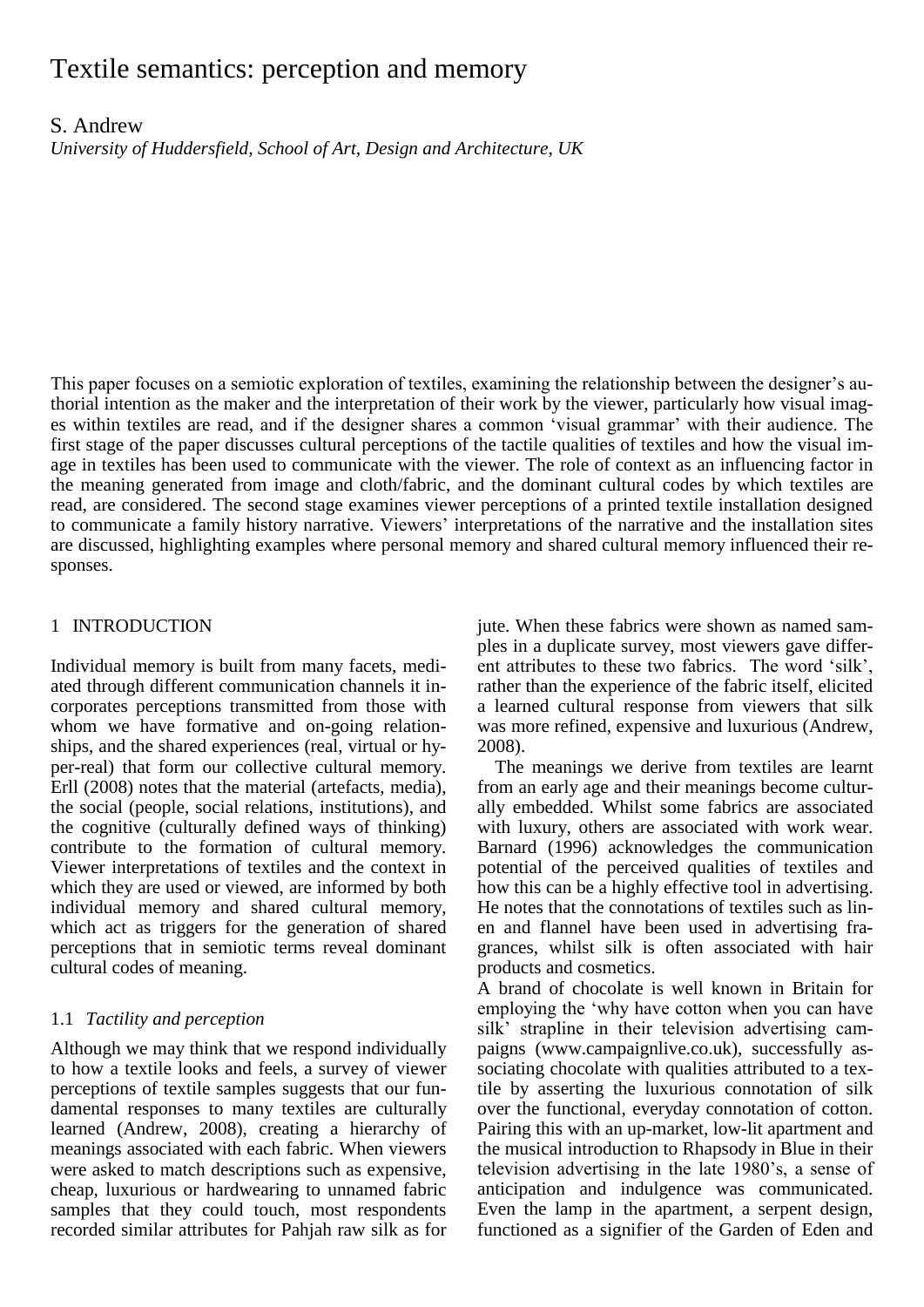temptation. By 1992 the company updated the television advert and added a 'why have cotton when you can have silk' voice-over to clearly articulate the associations between their product and the qualities of silk, using a chocolate coloured Dior dress to denote silk and provide the added connotations of taste and wealth. Recent adverts for the chocolate still include the textile comparison strapline.

## 1.2 *Context and perception*

Dominant cultural readings of textiles are pervasive. Responses to textiles are developed through our first childhood encounters with the tactile qualities of woven cloth and knitted fabric, but cultural influences later inform our responses to textiles. These are then subject to perceptions of the product they are made into, and the context in which they are viewed. Davis (1992) and Kaiser (2002) examine the context dependence of clothing messages, where garment and context impose their own layer of meaning on our understanding of the textile. Davis exemplifies this through the different meanings generated by black lace in a funeral veil as opposed to a nightgown. Black lace is a (redundant) signifier of lingerie, as lingerie is the dominant reading of the textile in many western cultures.

When we see an image, or form a mental picture of it, we rely on a mix of dominant cultural codes and memory to decode it. Dominant codes create shared understanding by conveying the preferred (or majority) values and cultural perceptions of a society. Dominant codes are those we expect. They are known as 'broadcast codes' (Fiske, 2010) as they operate on the basis of commonality and rely on cultural understanding that the majority of people share. We become aware of 'broadcast codes' informally through day-to-day experience from childhood through to adulthood. However, codes are informed by many different facets of cultural knowledge, ideology and personal experience, and the expected meaning we try to communicate through what we perceive as the shared dominant codes of a particular group might not be received in the way we intend. In some cultures black lace may signify 'funeral veil' but it is likely to be a subcultural reading of the textile, not the dominant reading. This reading of black lace could be categorised as aberrant decoding (Eco, 1977; Fiske, 2010). 'Funeral veil' may have been the dominant cultural code associated with black lace in western cultures in the past, but it is in marked contrast to the dominant cultural perception of the textile in western cultures now. Context can change this; if a person were standing in a church and asked to think of black lace, a dominant cultural reading of 'funeral veil' would not be surprising. Denim also elicits a strong learned cultural response concerning the meaning of the cloth and the contexts in which it is seen, making a denim wedding dress an unlikely

choice due to the connotations of the cloth and the shared cultural memory associated with it.

# 1.3 *Dominant cultural codes in textile practice*

Artists and designers can mix and subvert the cultural codes that are commonly use to understand images and textiles, but only if they have a good understanding of what the dominant cultural codes and subcodes are that apply to the images and textiles in any given context. Dolce and Gabbana incorporate lace and successfully reference both lingerie and funeral attire in garments described as their 'Sicilian widow look', whilst Yinka Shonibare's works such 'Dressing Down Textiles in a Victorian Philanthropist's Parlour' (1996-7) and 'Scramble for Africa' (2003) incorporate 'African' printed textiles into Victorian costume. This change of context forces the viewer to consider the contrast in meanings communicated by the printed cloth and the garment shape, challenging their perceptions of cultural identity and colonialism and actively subverting dominant cultural codes. Jefferies (2008: 51) notes:

The history of fabric used, the ambiguous materials and motifs of west African textiles, seem to symbolize the rich complexity of post-colonial cultures in that, while the patterns and colours are thought to be authentically African, they actually originate from Indonesian Batik work, a technique which was industrialised by Dutch traders historically active in Africa.

Shonibare's re-contextualisation of the printed textiles in Victorian costume is effective because the dominant cultural reading of the patterns and printing style is that they are typically 'African'.

Paddy Hartley's work 'Project Façade' (2007- 2008) exemplifies communication through the relationship between the visual content in the work, the object itself, and the context it is viewed in. His pieces communicate the stories of WW1 service men that had pioneering facial reconstruction surgery. The pattern cutting and stitching back together on the facial masks echo the process of the surgery, with image and text on the soldiers' experiences combined into modified army uniforms (Figure 1). Exhibited at the Imperial War Museum, the relationship between content, object and context is unified. Hartley works within the parameters of dominant cultural codes to enable the viewer to deal with difficult subject matter.

Nina Edge particularly utilises clothing as a form of political activism. Her exhibition 'Terra' (2005) included camouflage hijabs to emphasise differences in ideology between cultures. Floral textiles were embroidered with fighter jets and camouflage fabrics embroidered with flowers to communicate and contrast the impact of the military on the domestic and vice versa. In Shelley Goldsmith's work printed images of natural disasters were used to communicate human vulnerability, such as the piece 'Baptism'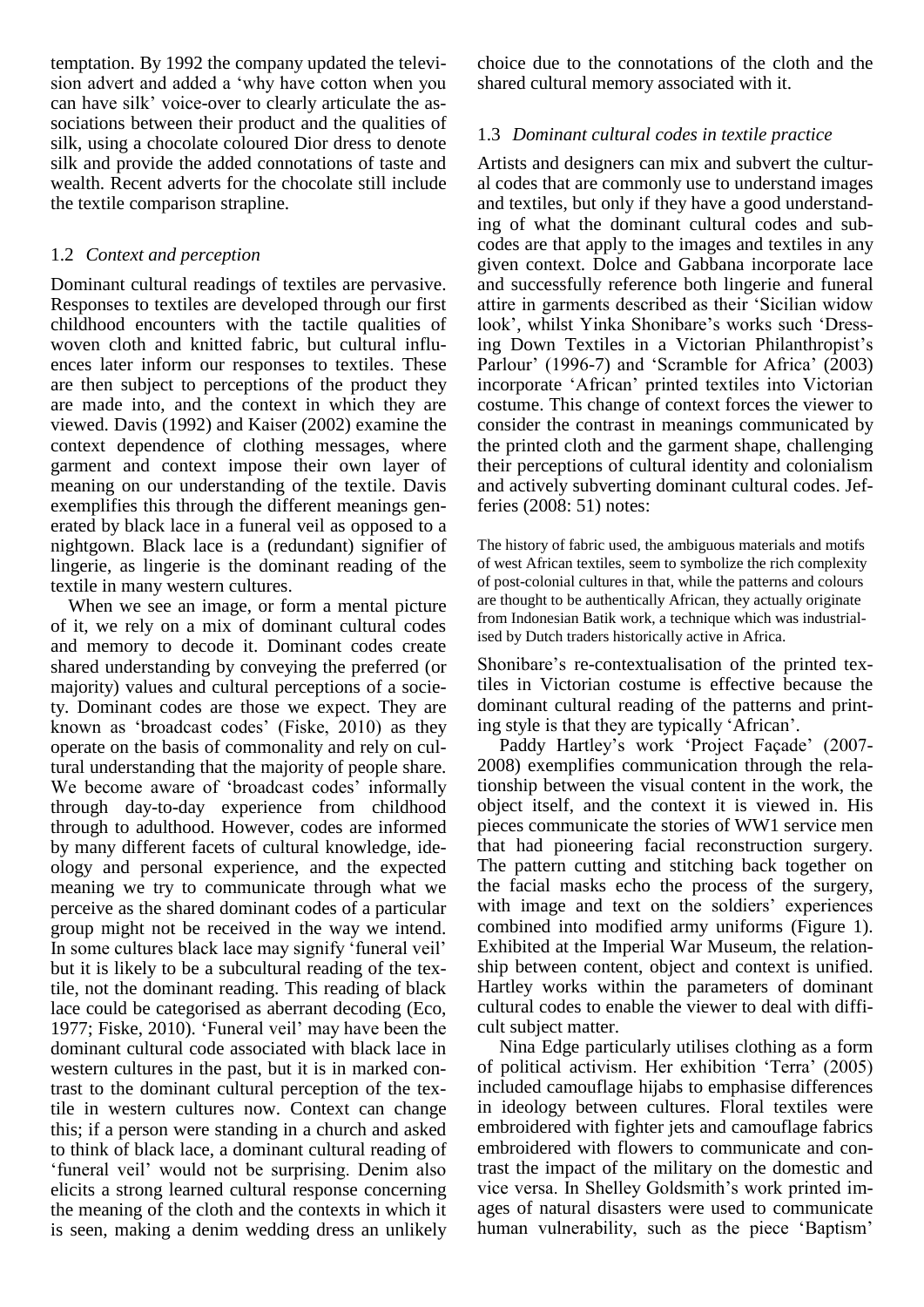(2003). The use of this type of printed image within infant dresses adds an additional level of meaning to viewers' perceptions. The viewer reads meaning into the image and the garment simultaneously, making connections between the disaster and the child's dress.

# 1.4 *Dominant cultural codes and gender*

Some of the most pervasive dominant cultural codes apply to the use of colour and image in printed textiles for children's products that reinforce gender perceptions. A British high street retailer was highlighted by the campaign group 'Let Clothes Be Clothes' in January 2015 for manufacturing and marketing Natural History Museum clothing with dinosaur images only for boys (Hill, 2015). In an open letter to the company the campaign group provided examples of their t-shirts with printed images of kittens for girls and 'bug expert' for boys, noting that the textiles in coats for girls were described as 'cosy and dry' and 'pretty and practical', whilst the textiles in boys coats were described as 'made with a host of clever fabric technologies to ensure maximum durability and long wear' [\(https://letclothesbeclothes.uk\)](https://letclothesbeclothes.uk/). Highlighting the 2011 Bailey review [\(www.gov.uk\)](http://www.gov.uk/), the campaign group raised issues such as age appropriate fit and coverage of clothing, and the lack of gender-neutral clothing, across a range of retailers.

As one of the highest crowd funded children's clothing projects in Kickstarter history to date, the Princess Awesome brand have rejected typical images for girls and pink colour palettes on their clothing, in a small step against the dominant cultural codes associated with gender. The aim of the brand is to produce clothing for girls that features prints such as dinosaurs, robots and transport, images that are more usually associated with boyswear. The response from consumers has been positive. Creators Eva Saint Claire and Rebecca Melsky state 'It shows that parents and children alike are rejecting the gendered straightjacket that mass consumer culture forces them into' (St Claire, 2015, quoted in Hill, 2015: 10). The images on the clothing communicate a different message to the viewer about the child wearing it and to the child themselves. St Claire states:

This matters for so many reasons. When people meet a little girl in a pink, sparkly dress, they talk to her about how sweet and pretty she looks. If she's wearing a dress with robots or trains on, they'll talk to her about them instead – that is, about technology and engineering. That opens up her mind, her world and her future. (St Claire, 2015, quoted in Hill, 2015: 10).

## 1.5 *Printed textiles as communication*

The idea of using printed textiles to communicate with both user and viewer is not a recent phenomenon. Historically 'conversational prints' were designed with figurative images (stylised or realistic) to convey a simple narrative or message. In World War One St John's Ambulance slings were printed with instructions for tying bandages and tourniquets (Figure 2) and several British fabrics produced in the 1940's functioned as both conversational prints and propaganda. The dress fabric 'Coupons' (1941-42) by the Calico Printer's Association notes how many coupons are needed to purchase each garment shown in the print, whilst 'Victory V' (1941) aimed to boost morale and demonstrate the patriotism of the wearer (http://collections.vam.ac.uk).

Toile de Jouy is a particular example of textiles as communication where the visual narrative tradition can be traced through to contemporary practice. The printed cloth was originally produced in Jouy en Josas, France, from 1760 to 1843 (Bredif, 1989) for interior furnishings and fashion fabrics. The first prints incorporated idealised scenes of country life but designs were also created to commemorate specific events. The tradition continued, with 1930's art deco examples by Ruth Reeves such as 'Manhattan' showing idealised vignettes of industry and city life within the repeat composition. But 'Glasgow Toile' (2004) by Scottish print company Timorous Beasties demonstrated a more contemporary interpretation of the toile de Jouy tradition. This interior fabric moves away from idealised scenes to a more subversive and realistic version of life in a modern city. Kent Henricksen's treatment of toile de Jouy takes this a step further using print and embroidery to add ominous masked figures within ornate repeat designs such as 'Absence of Myth' (2007), exploring themes of violence, submission and slavery.

Subversive prints are more common within fashion, particularly where a designer external to the brand alters a company logo to convey a new message. Wayne Hemmingway modified the Shell oil company logo to read Hell, and changed the Hoover domestic products logo to the less controversial Groover for a range of Red or Dead t-shirts in the 1990's. More recently design company Liquid Sky adapted the adidas logo for their 'abducted' t-shirt and Judy Blame changed the 'Keep Britain Tidy' campaign image into 'Keep the World Tidy' with the campaign figure discarding a swastika symbol.

# 1.6 *Paradigmatic and syntagmatic choices*

In the construction of their work, all artists and designers make 'paradigmatic' and 'syntagmatic' choices. These terms originally derive from linguistics (Saussure, 1983) and apply to the choices we all make when we communicate, choices that are often subliminal and instantaneous. Fiske (2010: 62) notes that 'paradigms are composed of units with an overall similarity, but with distinctive features that distinguish them from one another'. In semiotic terms these units are called 'signs'. A sign is made up of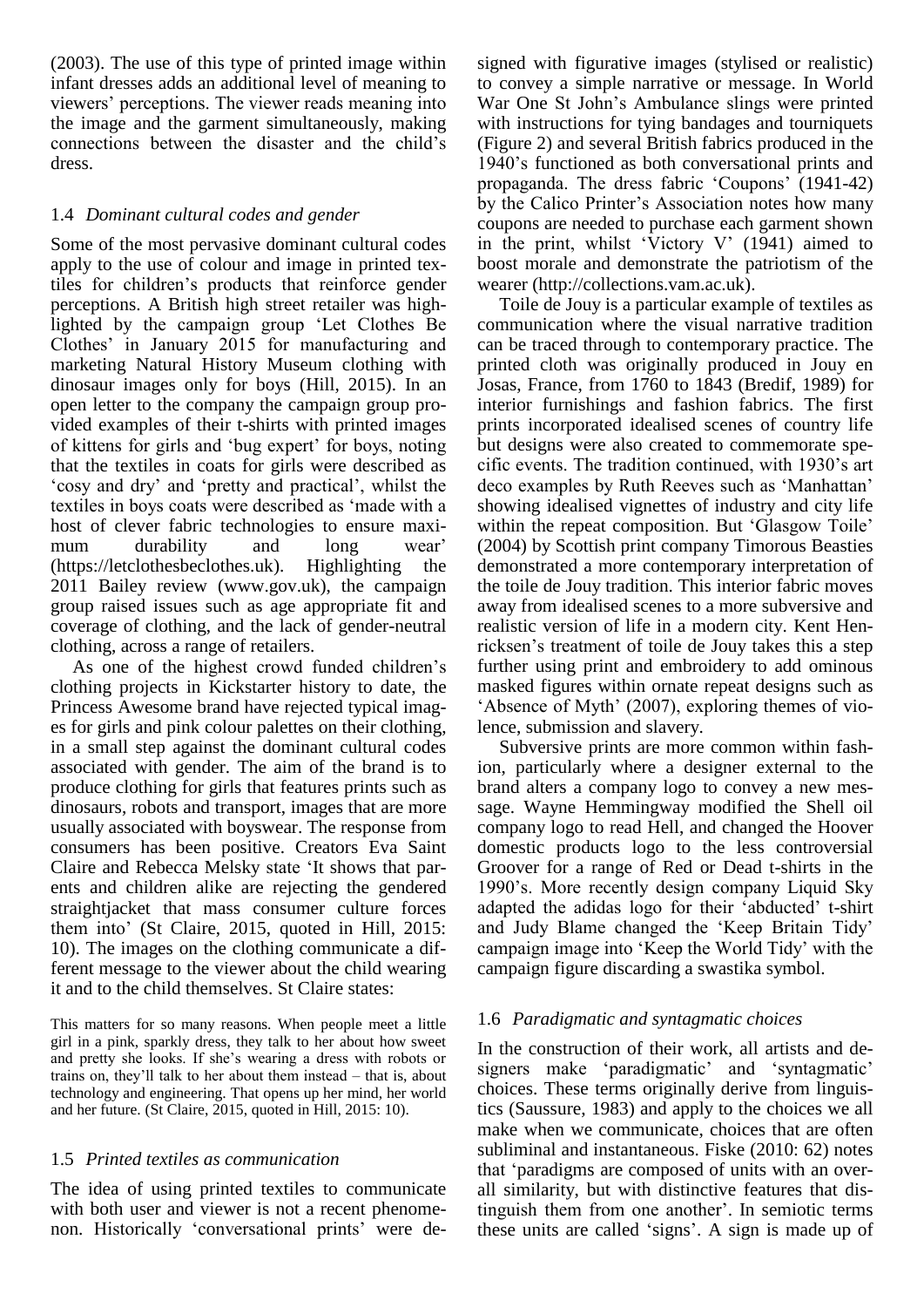the signifier (such as the object, word, image, sound, taste or smell) and it's signified meaning to the viewer (Barthes, 1967). A syntagm is the message into which chosen signs are combined. All messages involve selection (from a paradigm) and combination (into a syntagm), whether they are visual, spoken or written (Fiske, 2010). Consider religious icons; instead of selecting one signifier and its signified meaning from the paradigm of 'religious icons' to create a printed textile design, Wayne Hemmingway of Red or Dead chose many religious icons and combined these in a visual syntagm in the form of a print entitled 'Guru' (1997). This had to be withdrawn after protests from a range of religious communities who did not want their religious icons, and what each of them signified, associated with the meanings of others, or with the term 'Guru' (Kingswell, 1998). Artists and designers also undertake what Roland Barthes (1967) described as 'commutation tests'. This test is primarily one of substitution where alternative signifiers are considered and evaluated in terms of their effect on the meaning generated. Commutation tests function as conscious or subconscious, instinctive actions within the on-going practice of design. The designer carries out successive cycles of selection and elimination as they analyse, for example, the substitution of one image for another within a composition and its impact on the compositional relationship and meaning of the work.

#### 2 PERCEPTIONS OF A TEXTILE INSTALLATION

Many textile practitioners are concerned with narrative in one form or another, as stories play a significant role in the continuity of cultural knowledge and traditions. Millar (2007) notes that visual narratives are particularly context dependent, that they can be renegotiated as social situations change and are open to subjective editing by the viewer. We set out to visually communicate, but is shared meaning between the maker and their audience generated in the way the practitioner intends?

Perception, memory and subjectivity in the representation and interpretation of visual narratives formed the basis of a research project to test how meanings encoded in printed textiles by the maker were decoded by viewers. A visual narrative was constructed based on the experiences of John Edgar Bell, a Quaker and conscientious objector in WW1, who was imprisoned for refusing to fight. Two installations, each consisting of three textile panels were produced. The panels were designed to communicate the family at the start of the war and the social exclusion they faced, the imprisonment of the conscientious objector, and the hostility towards the objector's family that continued into WW2 and beyond. The panels were located in galleries, museums, churches and corporate spaces without any title or description to collect over 450 viewer interpretations of the textiles via 1:1 interviews and selfcompletion questionnaires. Colour images of the textile installations can be found at:

[http://www.ahrc.ac.uk/research/readwatchlisten/imagegallery/2](http://www.ahrc.ac.uk/research/readwatchlisten/imagegallery/2014galleries/atextilenarrativeofjohnedgarbellconscientiousobjector/) [014galleries/atextilenarrativeofjohnedgarbellconscientiousobje](http://www.ahrc.ac.uk/research/readwatchlisten/imagegallery/2014galleries/atextilenarrativeofjohnedgarbellconscientiousobjector/) [ctor/](http://www.ahrc.ac.uk/research/readwatchlisten/imagegallery/2014galleries/atextilenarrativeofjohnedgarbellconscientiousobjector/) 

Initially, relationships between photographic images and other visual signifiers such as colour and mark were explored to create micro visual syntagms and consider the meanings they might convey. This was supplemented by investigation into the experiences of pacifists and their families in WW1, contacting English Heritage to arrange access to Richmond Castle to photograph the cells where objectors were imprisoned.

The textile development progressed with paper, digital, and cloth experiments. Specific images were incorporated to develop the visual narrative, such as crossed out medals to connote lack of bravery, white feathers as symbols to signify cowardice, and stamps to denote the era (and suggest 'for king and country') (Figure 3). Due to John Edgar Bell's conscientious objection, the family experienced abuse from their community, with graffiti and crosses scrawled on the door of their home. This was translated into the textile work through printed and stitched crosses and brush marks over and around key signifiers in the panels. Images such as small white crosses, to serve a dual communication function as a Christian symbol and a grave marker, and crossed out medals, were included in the first installation panels. These images were expected to operate via broadcast codes and create shared interpretations from viewers. Other printed elements, such as crossed keys, operated via 'narrowcast codes' (Fiske, 2010), in that only a few individuals might know their correct meaning as a Christian symbol relating to Saint Peter. In the first installation shadows of prison bars were imposed over the image of the objector and a uniform pattern placed under his image (uniforms were thrown into imprisoned objector's cells on a daily basis, wearing the uniform was agreement to conscription).

#### 2.1 *Installation one*

The predominant reading of the first installation was that the panels communicated a war narrative, with themes linking war, family and suffering emerging in viewer responses. Aberrant decoding was evident in some responses, such as the installation communicating 'nature versus the developed world' from one participant. Only a small number of viewers stated that the panels related to conscientious objection.

The crossed out medals were incorporated as an anti-war/anti-heroism signifier, to indicate the objector's beliefs, his refusal to fight and his perceived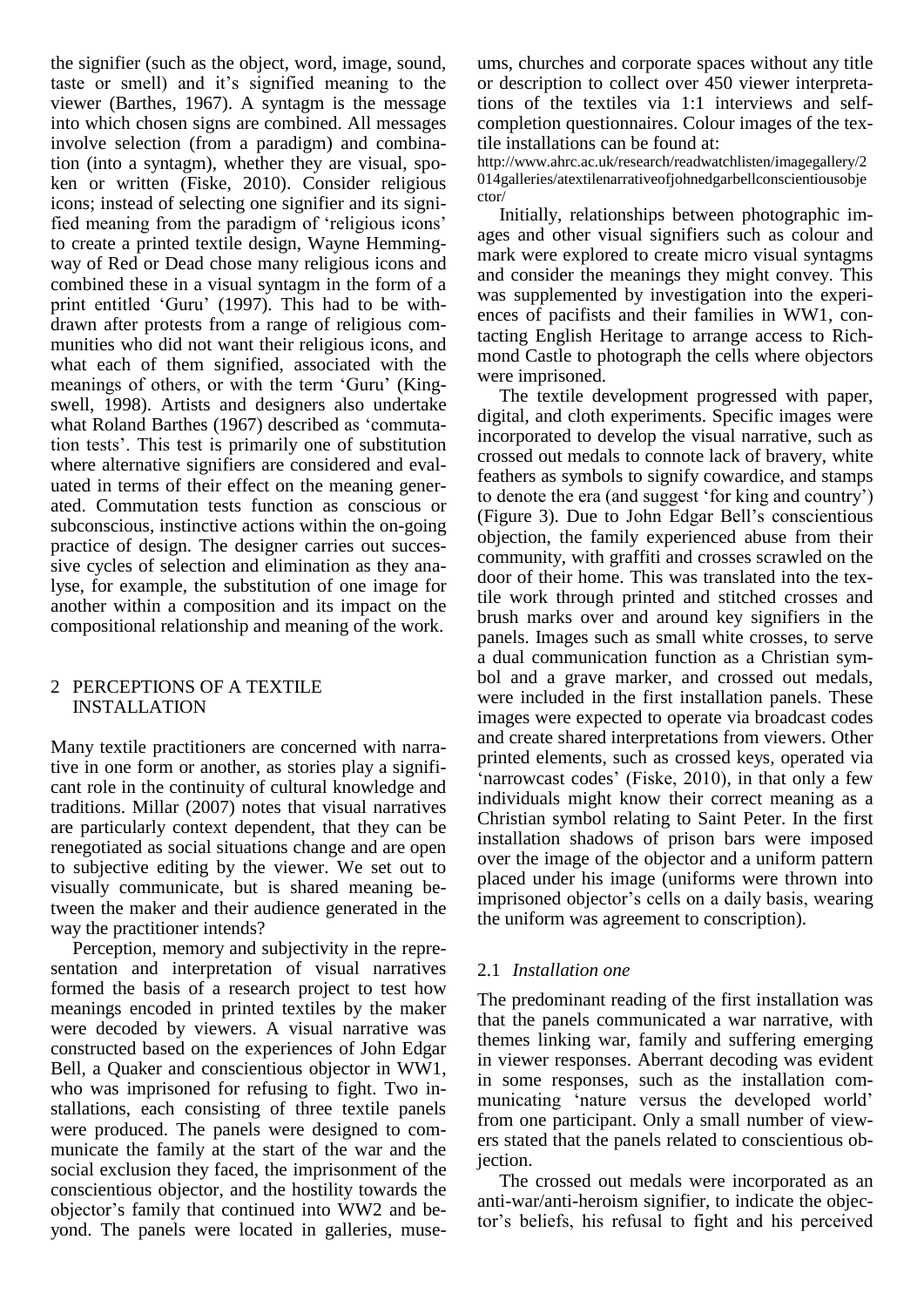lack of bravery by society. It was expected that they would be very redundant signifiers and easily understood, but the majority of viewers did not perceive the crossed out medals an as anti-war statement, or connoting non-participation in the war effort. Fighting in the war, bravery, heroism, war dead and military were the predominant readings. The medals were removed in the development of the second installation panels but images to specifically denote WW1 replaced them, such as guns, bombs and warships.

Responses to the first installation revealed that most viewers' associated the small white crosses with graves rather than Christianity; so larger decorative examples were incorporated into the development work for the second installation. Most viewers interpreted the feather correctly but others suggested it represented 'pigeon carriers at the front line', 'elements of nature', 'a symbol of peace and love' and 'a writing implement'. Very few readings of the first installation related to imprisonment, and the prison bar shadows as a signifier were too subtle and were not noted in any responses. The second installation therefore incorporated images with greater semiotic redundancy (barbed wire, tally marks and lock) to generate the imprisonment reading. A key was later added to reinforce this, but also suggest potential for release.

# 2.2 *Installation two*

Interpretations of pacifist meanings increased in responses to the second installation and shared interpretations of the panels included war and wartime, imprisonment, suffering, and family relationships (some in relation to war). Aberrant decoding was still evident though, with one viewer interpreting the visual narrative as:

The struggle of non-British man travelling to Britain on work related journey. He is out to earn to maintain his family, however, encounters problems and is left with choice to go without much or stay and prosper with new family. He ends up doing the latter, which involved breaking his marital oath and religious law, and separating him from previous family. Ultimately his new offspring inherit British status.

The image of the ship (Figure 4) predominantly signified war and defence to viewers, but was also interpreted as migration. One viewer described the warship as a steamer signifying emigration to America or Australia. Their overall reading of the installation was 'Family history, imprisonment, emigration, disposal, memory'. The praying, tied and bandaged hands across the second installation panels created meanings of 'Hope for the future but trapped in a fast changing world', and 'Ties to enforced ideas'. One viewer read the hands in each panel as a micro narrative of 'Praying? Then shackled, then bandaged, track history of the man, was his objection

from religious causes – sacrifice of human life?' Aberrant decoding of the hands included 'swearing in the oath of allegiance to the king' and marital breakup. Readings of imprisonment increased in responses to the second installation, with prisoner of war, POW camp and internment noted. One viewer described the 'face of man behind barbed wire' as 'a prisoner of war or deserter condemned to firing squad', another described the figure as 'priest, persecution for religion'. The larger decorative crosses incorporated in the second installation generated the intended interpretations of religion. One viewer noted 'As seen on the pulpit/altar, must be something to do with pacifism and church, being against war'. The decorative nature of the crosses, combined with the increase in scale, generated a shift in the signification of the imagery towards religious meanings in the second installation. The image of the family and white feather was intended to communicate the ongoing ostracism they faced in the years after WW1. One viewer particularly interpreted this image as 'carrying disgrace of white feather, suffering through loss and convictions of others, betrayal of country and church to support them'; others suggested 'defence of family (pressures to go to war)'. Photographic portraits across the panels generated readings related to family and the impact of war, particularly loss, suffering, love, absence and separation, such as 'the fragility of an individual family in a wartime situation' and 'innocent people caught up in wartime events not of their own making'. The photographs led some viewers to reflect on memories of friends and family histories, one viewer responding that the woman and barbed wire (Figure 5) reminded them of 'someone I knew who was in an internment camp as a child in World War Two', another stated 'memories evoked of my own family photos', whilst one viewer described the 'fear in woman's eyes' as meaning 'ambiguity of serving England'.

# 2.3 *Impact of location*

The influence of context on interpretations of the installation clearly emerged at some sites, with viewers associating the images with the history of the area, and some to their own family histories, rather than the intended conscientious objection narrative.

Saltaire United Reformed Church was chosen as a site because the religious context had a direct relationship to the content of the work. But the geographical area also had a history of textile manufacturing, with Salts textile mill located opposite the church, and both buildings being part of Saltaire village, a world heritage site. John Edgar Bell and his family had lived in Saltaire. This formed a link between the content of the work and the context of the church and surrounding area. Interpretations of the installation at the church included: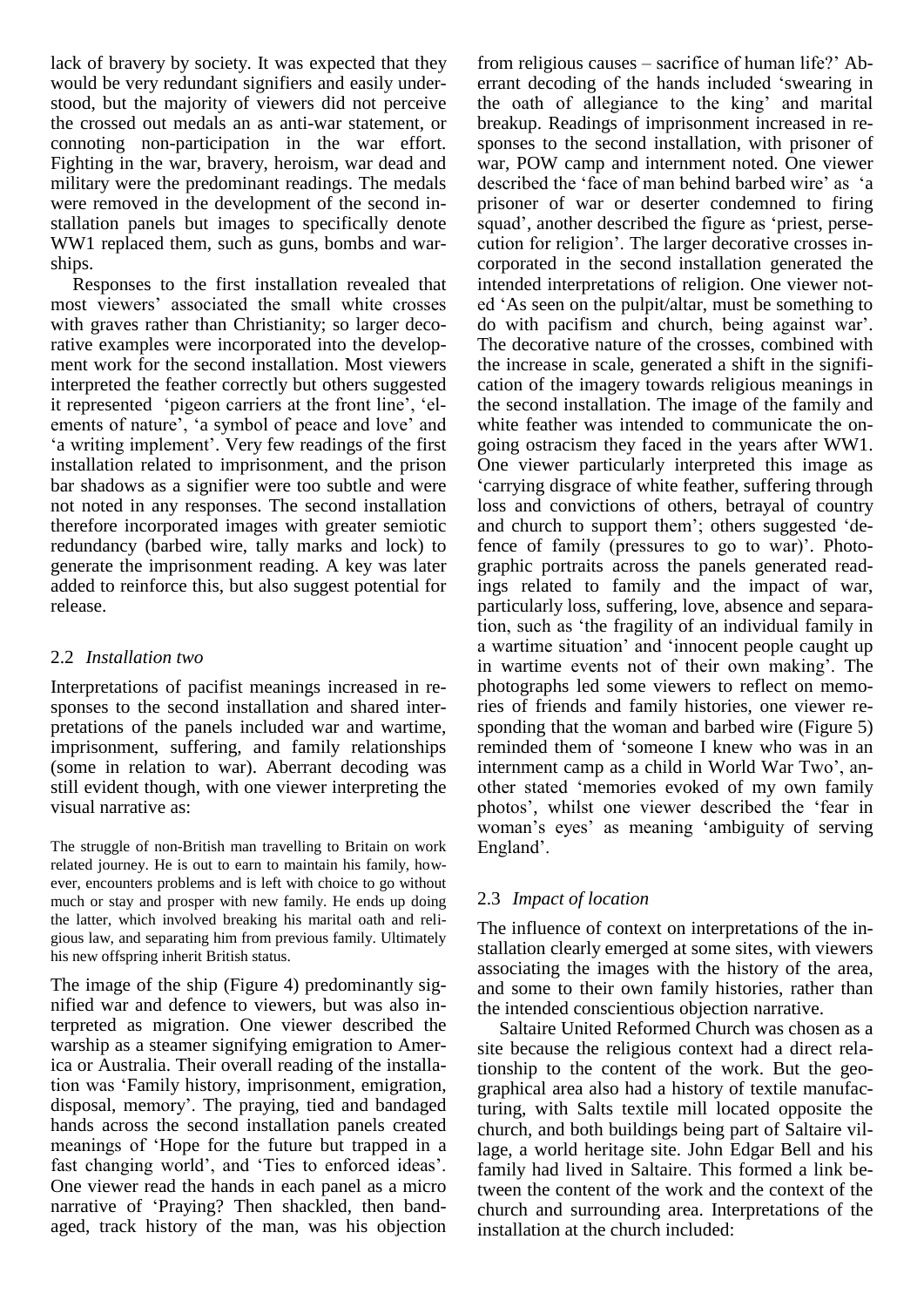The social and economic history of Saltaire presented by work, duty, family, church and environment. The link with textile industry and Saltaire.

Context in Saltaire made me think of industrial heritage, also family photos. Northern industrial towns, factory life and culture – the material itself reflects these qualities.

Firstly the church, the way it sits in the church. It makes you think more about it; also your senses are being stimulated, because of where it is.

Others viewers stated the meaning of the narrative as:

Family life connected to the church. The involvement of mills and woollen products during the war.

It reminds me of my family (grandmother, aunt, uncle, cousins) who worked in Salts Mill.

Maybe some sort of link with textiles but that might just be because of where we are.

Walford Mill Gallery and Lloyds TSB banking headquarters provided 'neutral' contexts, as the work had no relationship to the function of the buildings, or the history of the surrounding area. Lloyds also offered a corporate context for the installation that was not a feature of other sites in the study. But viewers at this site were still influenced by context in their reading of the narrative:

The key, is that perhaps some reference to the, you know, the lock works? I just thought we were looking at Birmingham and the bigger picture, Birmingham and the immediate surrounds.

Is it all to do with local history? Well, I mean, most of it comes from Willinghall, which is like a big lock making, or used to be a big lock making area, so that was the one thing I thought of, but I think you'd only pick up on that if you lived in that sort of area.

Sort of got history to it I guess, it's probably locally relevant some how. It certainly looks like it's probably something round here but I'm not from Birmingham so I'm not sure.

Manchester Museum of Science and Industry was included in the study as it provided a historical context related to textiles and the geographical area also had a history of textile manufacturing. The work was shown in the textile gallery of the museum that had displays of working textile machinery and exhibits relating to Manchester's historic role in the cotton trade. Several responses about the meaning of the installation at this site reflected this heritage:

The panels are representative of the development of the textiles industry interspersed with historical artefacts mostly relating to imperialism.**"**

Conveyed the convergence of people to Manchester to work in the textile mills.

The true cost of our textiles. The struggles of early manufacturing and price paid by workers with their heath and lives.

Are the plants depicted cotton? If so it could show the link with Manchester.

I assume by the fact that it's here it is to do with possibly the production of cotton or some sort of other industry.

They're obviously very old images aren't they; I would guess that they are representing something of the heritage of the industry of this area.

From what I can see it looks like something that relates to this museum.

Viewers across the sites also responded to the way the work was made, with comments such as:

Feeling of past wars through aged textiles and photographs. Lack of support from country and church. We would not have spent as much time interpreting the works in other mediums.

Textiles have an added meaning to me – the history of cloth – everyday use and the fading/rotting qualities that evoke memories of their own.

Materiality of textiles always speaks of history to me.

The textile panelling gives a feeling of both antiquity and reality which I feel wouldn't exist in another medium.

Textiles 'carry' history more intrinsically than other media – they are quite literally amplified with memory of life lived. The texture and worn nature of these pieces vividly convey the aspect of a personal memorial.

#### 3 SUMMARY

Olick (2010:156) notes that groups share 'publicly articulated images of collective pasts' but questions whether individual memory and collective memory are really separate things as collective memory refers to 'a wide variety of mnemonic products and practices, often quite different from one another' (Olick, 2010: 158) and mnemonic practices are simultaneously both individual and social.

The development of the textiles as a memorial to a family history was a form of mnemonic practice. Although communication intentions for the textile panels were specific, each image and composition was open to multiple interpretations. No single signifier in the work elicited a consistent interpretation from all viewers. The readings of visual syntagms within the textiles were complex, as some viewers formed unexpected relationships between images across the panels and made different paradigmatic choices of meaning to those of the maker, thereby constructing alternate readings of the installations. Images incorporated into the work with an expectation of shared readings were informed by viewers' personal and cultural experiences, their own memories and histories, and the boundaries of their wider social and historical knowledge, often creating divergence from the intended meaning of the narrative. When a substantial number of viewers drew the meaning of an image from a different paradigm to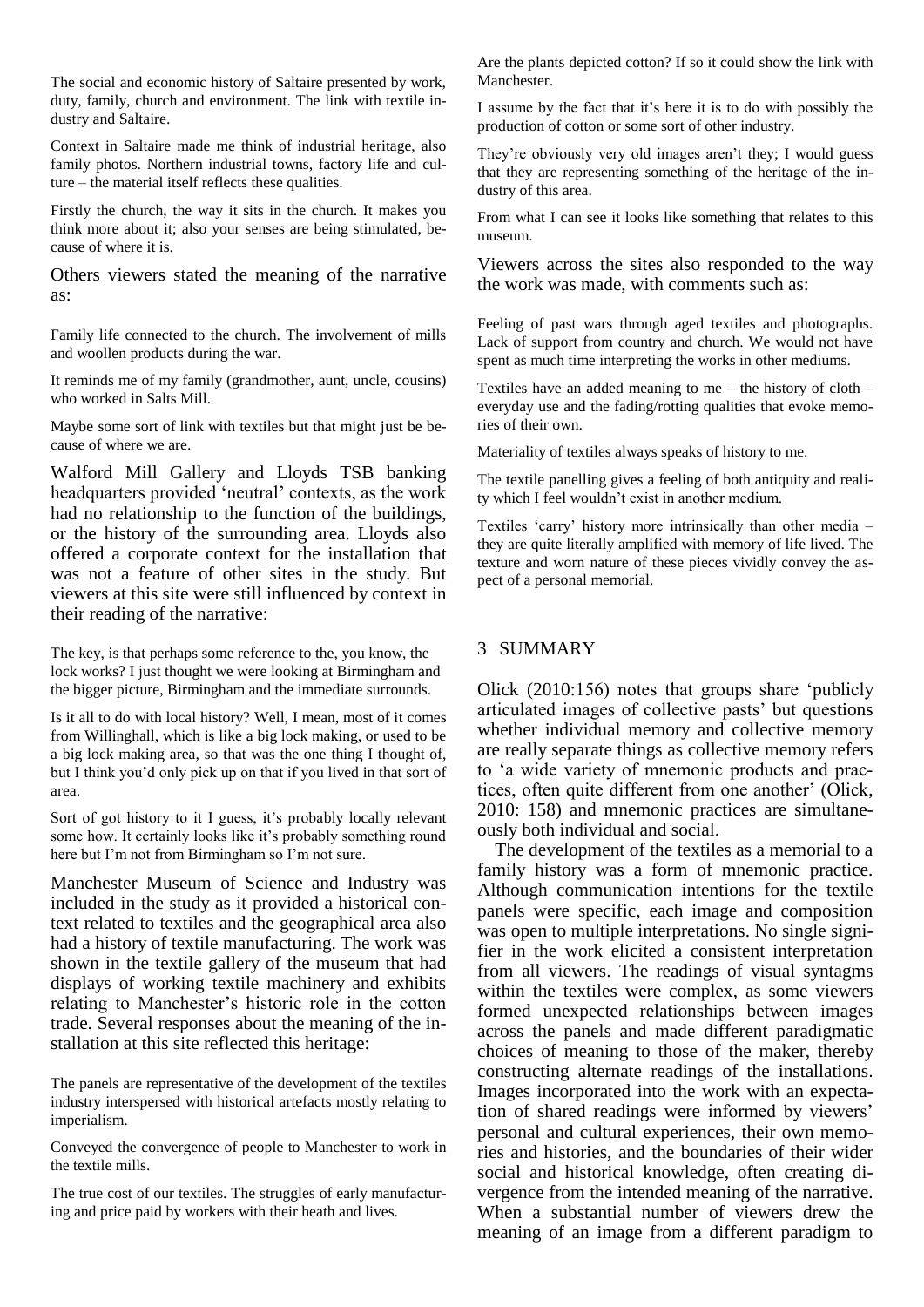that of the maker, the dominant cultural paradigm that the image belonged to was revealed.

The influence of context on viewers' readings of the installation was evident in a small number of responses at each site in the study. Viewers drew on their knowledge of the social history of the area and the function of the site (e.g. a museum or a church) to inform their reading of the textile installations. When the textile panels were exhibited in Saltaire, local viewers' particularly drew on oral histories passed on through families to inform their responses to the narrative. At the Lloyds site in Birmingham the images of the crossed keys and single key (installation one) had greater impact on the reading of the narrative than at other sites due to the history of lock and key making in the area (which the maker was unaware of). This has wider implications for the exhibition of communicative textile artefacts, as each site brings its own history, associations and expectations which impact on the reading of the work, particularly with local viewers.

However, some common readings of the narrative and individual signifiers were evident across a substantial number of responses to the installations across the sites. These provided evidence that the textiles functioned as a mnemonic product with viewers at a group level (in addition to an individual level). Collective cultural memory informed a shared visual grammar that had greater influence than location on viewers' readings of the narrative in most cases.

#### REFERENCES

- Andrew, S. 2008. Textile Semantics: Considering a Communication Based Reading of Textiles. In *Textile: the Journal of Cloth and Culture*, March (issue 6.1): 32-65.
- Barnard, M. 1996. *Fashion as Communication*. London: Routledge.
- Barthes, R. 1967. *Elements of Semiology*. London: Johnathan Cape. (Originally published in French by Editions du Seuil, Paris).
- Bredif, J. 1989. *Toile de Jouy*. Paris: Adam Biro.
- Davis, F. 1992. *Fashion, Culture and Identity*. Chicago: University of Chicago Press.
- Eco, U. 1977. *A Theory of Semiotics*. London: Macmillan Press.
- Erll, A., Nunning, A. & Young, S.B. (eds.) 2008. *Cultural Memory Studies: An International and InterDisciplinary Handbook*. Berlin: Walter de Gruyter GmbH & Co. KG.
- Fiske, J. 2010. *Introduction To Communication Studies (Studies in Culture and Communication)*. London: Routledge.
- Hill, A. 2015. Dancing ninja dresses join battle against pink hordes. In *The Guardian,* (February 21st): 10.
- Jefferies, J. 2008. Contemporary Textiles: the art fabric. In N. Monem (ed.) *Contemporary Textiles, the fabric of fine art*. London: Black Dog Publishing: 51.
- Kaiser, S. 2002. *The Social Psychology of Clothing: Symbolic Appearances in Context*. New York: Fairchild Publications.
- Kingswell, T. 1998. *Red or Dead: the good, the bad and the ugly*. London: Thames and Hudson.
- Millar, L. 2007. *Cloth & Culture Now.* Espom: University College for the Creative Arts.
- Olick, J.K. 2010 From Collective Memory to the Sociology of Mnemonic Practices and Products' in Erll, A. and Nunning, A. (eds.) *A Companion to Cultural Memory Studies*. Berlin: Walter de Gruyter GmbH & Co. KG.
- Saussure, F. 1983. *Course in General Linguistics*. London: Duckworth. (Translated by R. Harris from the original version in 1916).

[http://www.campaignlive.co.uk/article/galaxy-revive-silk](http://www.campaignlive.co.uk/article/galaxy-revive-silk-strapline-11-years/1112282)[strapline-11-years/1112282](http://www.campaignlive.co.uk/article/galaxy-revive-silk-strapline-11-years/1112282) [accessed 20/04/2016] [http://collections.vam.ac.uk/item/O110717/victory-v-dress](http://collections.vam.ac.uk/item/O110717/victory-v-dress-fabric-calico-printers-association/)[fabric-calico-printers-association/](http://collections.vam.ac.uk/item/O110717/victory-v-dress-fabric-calico-printers-association/) [accessed 20/04/2016] <https://www.gov.uk/government/collections/bailey-review> [accessed 01/07/17] [https://letclothesbeclothes.uk/category/dinosaurs-for-all](https://letclothesbeclothes.uk/category/dinosaurs-for-all-campaign/)[campaign/](https://letclothesbeclothes.uk/category/dinosaurs-for-all-campaign/) [accessed 01/07/2017] <http://princess-awesome.com/collections/girls> [accessed 20/04/2016]

Further information on the research study is available in the following publications:

- Andrew. S. 2014. Image and Interpretation: Encoding and Decoding a Narrative Textile Installation. In *The Journal of Textile Design Research and Practice*. Vol.2: 2 (November 2014): 153-186.
- Andrew. S. 2013. The Medium Carries the Message? Perspectives on Making and Viewing Textiles. In *The Journal of Visual Arts Practice*. Vol. 12: 2 (August 2013): 195 - 221.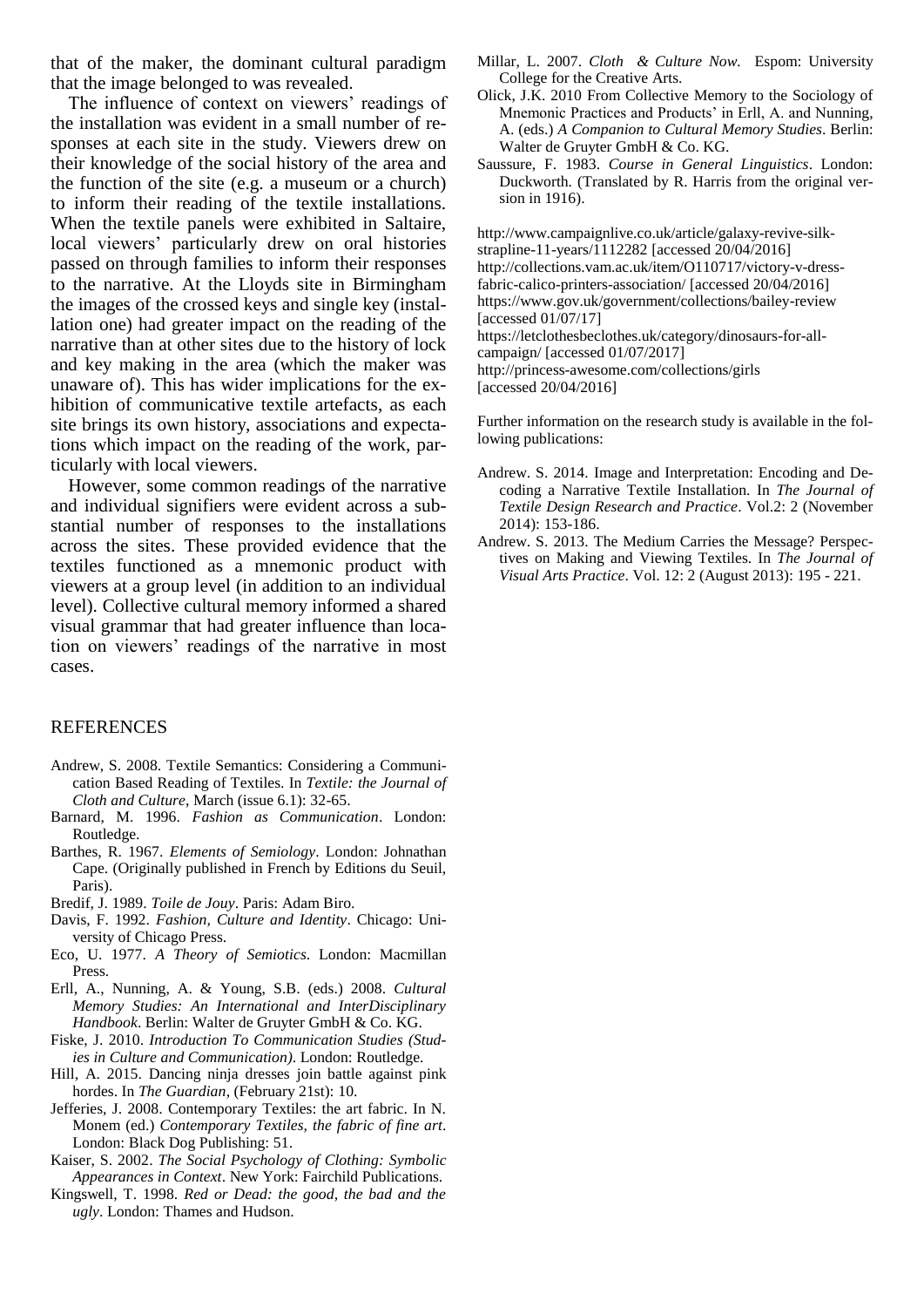

Figure 1: Left: 'Spreckley 2' (chest detail). Right: 'Lumley' (front and back view). Both by Paddy Hartley for the exhibition Project Façade (2007–2008). Images: courtesy of Paddy Hartley.



Figure 2. WW1 St John Ambulance sling (two details). Images courtesy of Janet Haigh.





Figure 3. Stamp detail, panel one, installation one.



Figure 4. Ship detail, panel one, installation two.